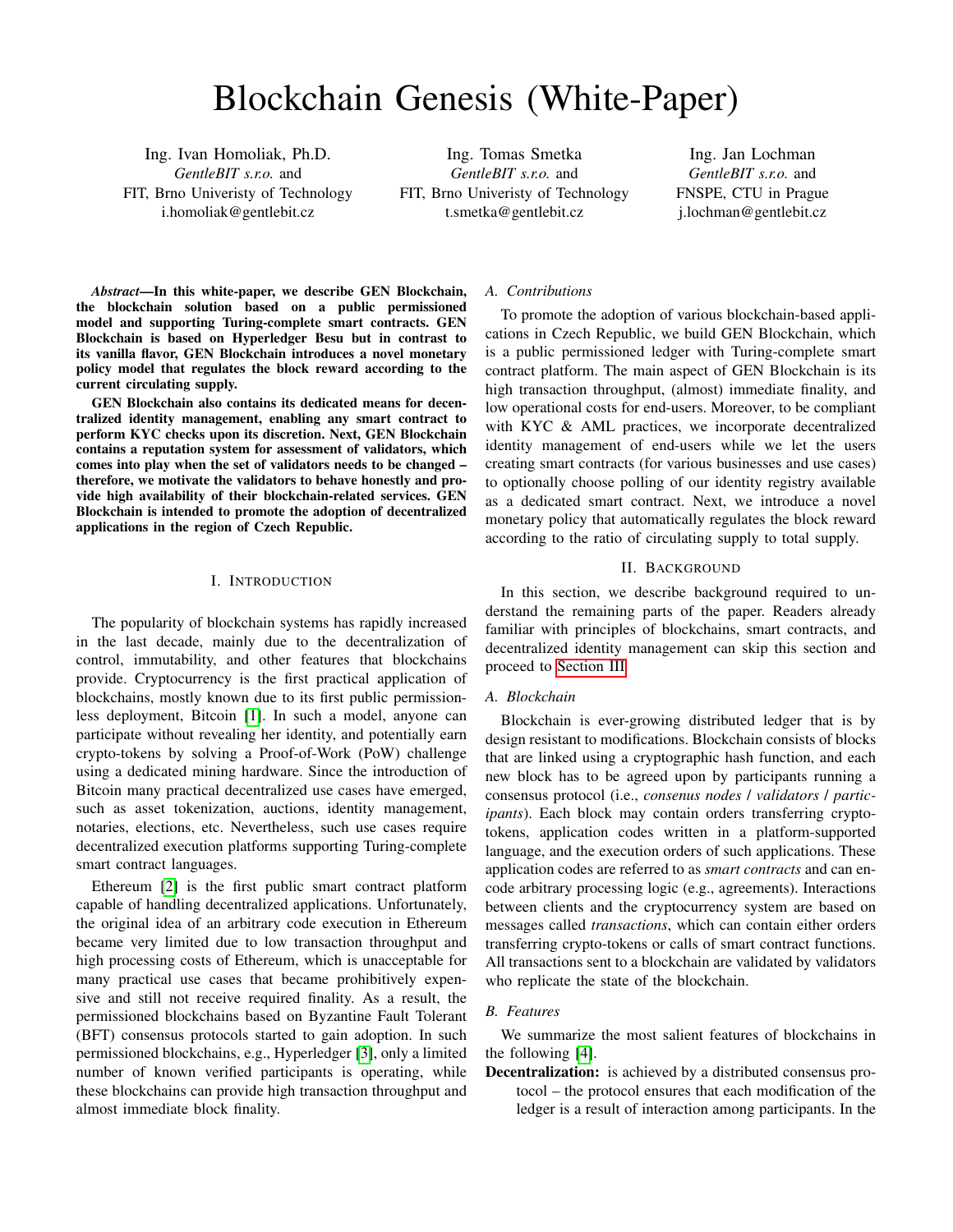consensus protocol, participants are equal, i.e., no single entity is designed as an authority. An important result of decentralization is resilience to node failures.

- Censorship Resistance: is achieved due to decentralization, and it ensures that each valid transaction is processed and included in the blockchain.
- Immutability: means that the history of the ledger cannot be easily modified – it requires a significant quorum of colluding nodes. The immutability of history is achieved by a cryptographic one-way function (i.e., a hash function) that creates integrity-preserving links between the previous record (i.e., block) and the current one. In this way, integrity-preserving chains (e.g., blockchains) or graphs (e.g., direct acyclic graphs [\[5\]](#page-8-4)–[\[7\]](#page-8-5) or trees [\[8\]](#page-8-6)) are built in an append-only fashion. However, the immutability of new blocks is not immediate and depends on the time to the finality of a particular consensus protocol (see [Section II-D\)](#page-1-0).
- Availability: although distributed ledgers are highly redundant in terms of data storage (i.e., full nodes store replicated data), the main advantage of such redundancy is paid off by the extremely high availability of the system. This feature may be of special interest to applications that cannot tolerate outages.
- Auditability: correctness of each transaction and block recorded in the blockchain can be validated by any participating node, which is possible due to the publiclyknown rules of a consensus protocol.
- Transparency: the transactions stored in the blockchain as well as the actions of protocol participants are visible to other participants and in most cases even to the public.

# *C. Permission Models*

Based on how a new node enters a consensus protocol, we distinguish the following blockchain types [\[4\]](#page-8-3):

- Permissionless blockchains allow anyone to join the consensus protocol without permission. Such participation can be anonymous (or pseudonymous), and these protocols are designed to run over the Internet. To prevent Sybil attacks, this type of blockchains usually requires consensus nodes to establish their identifiers by running a Proof-of-Resource protocol, where the consensus power of a node is proportional to its resources allocated.
- Permissioned blockchains require a consensus node to obtain permission to join the consensus protocol from a centralized or federated authority(ies), while nodes usually have equal consensus power (i.e., one vote per node). These schemes can be *public* if they are accessible over the Internet or *private* when they are deployed over a restricted network.
- Semi-Permissionless blockchains require a consensus node to obtain some form of permission (i.e., stake) before joining the protocol; however, such permission can be given by any consensus node. The consensus power of a node is proportional to the stake that it has.

# <span id="page-1-0"></span>*D. Consensus Protocols*

There are several approaches to establishment of consensus among consensus nodes. In the following we describe the main types of consensus protocols:

- Proof-of-Resource: a consensus nodes produces a valid block upon proving that the scarce resource was spent by a node to produce a valid block. For example in Proof-of-Work, nodes try to solve a puzzle which is often finding the hash value of a current block lower than some networkspecified threshold (i.e., Nakamoto Consensus [\[1\]](#page-8-0)). Another example are Proof-of-Storage protocols, where consensus nodes has to prove storing of certain data to produce a valid block.
- Proof-of-Stake: in contrast to the previous category, no scarce resource is spent; instead, the nodes are required "to prove investment" of crypto-tokens to participate in a protocol, and thus eventually earn interest from the invested amount [\[9\]](#page-8-7). The advantage of Proof-of-Stake and Proofof-Resource protocols is their high scalability in terms of number of consensus nodes, while they suffer from low transaction throughput and slow time to finality.<sup>[1](#page-1-1)</sup>
- Proof-of-Authority: these protocols were introduced as a possible response to a limited transaction throughput and slow time to finality in the previous two categories. In detail, the stake (of PoS protocols) is replaced by a reputation of a participant, while the number of participants is limited, and thus can utilize variants of BFT protocols that impose high overhead on message exchanges but ensure almost immediate finality.

## *E. Ethereum*

Ethereum [\[2\]](#page-8-1) is the first public permissionless smart contract platform using blockchain. The consensus protocol of Ethereum is based on *EtHash* Proof-of-Work but in contrast to Bitocoin's puzzle, it was designed to resists ASIC-based mining by requiring miners to store large portion of data with fast random access.

Each Ethereum consensus node contains Ethereum Virtual Machine (EVM) for execution of transactions that can deploy smart contract and execute their code. Such an execution of transactions modifies the global state of Ethereum, represented by the Merkle-Patricia trie (MPT), an integrity-preserving data structure, which contains data of all accounts states (simple accounts + smart contracts) and is maintained by every consensus node. Each account state contains the following:

- **nonce** the number of transactions sent from the current account in the case of a simple account. In the case of a smart contract account, it represents the number of internally created contracts by the current smart contract. In both cases, this value serves as a reply attack protection, in which the attacker cannot re-execute the same transaction multiple times.
- **balance** a balance of the account in Wei.

<span id="page-1-1"></span><sup>1</sup>I.e., one needs to wait several minutes until her transaction became irreversible with high enough probability.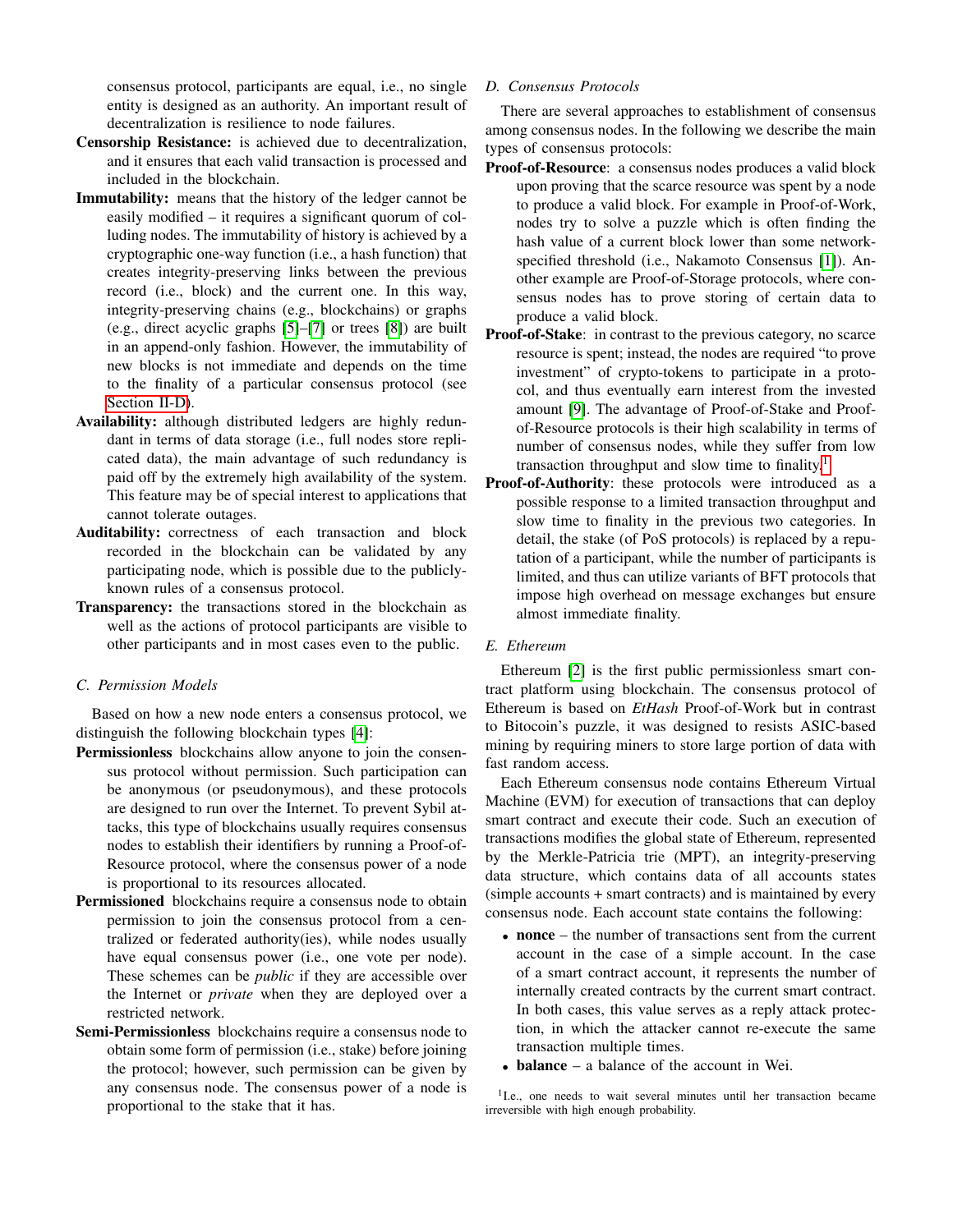- storageRoot a root hash of the storage contents (i.e., the MPT trie) bound to the account state of a smart contract. If the account state is a simple account, this field is empty.
- **codeHash** a hash value of the smart contract's code, which is executed when the smart contract receives a transaction with a call. If the account state is a simple account, this value is empty. Note that codes are stored in a dedicated key:value store.
- <span id="page-2-2"></span>*1) Header*: The Ethereum header contains the following:<sup>[2](#page-2-0)</sup>
- **parentHash** the hash of the previous block.
- **ommersHash** the hash aggregating the uncle blocks (i.e., stale) blocks.
- beneficiary  $-$  the 160-bit long address of the consensus node who mined this block.
- stateRoot the root hash of MPT representing the global state.
- transactionsRoot the root hash of Merkle tree aggregating all transaction within the current block.
- receiptsRoot the root hash of Merkle tree aggregating all execution receipts from EVM that correspond to all transactions within the block.
- logsBloom the Bloom filter containing indexable data from logged entries – i.e., emitted events.
- difficulty the difficulty value of PoW puzzle.
- number the number of preceding blocks from the genesis block (i.e., height).
- gasLimit a maximum gas capacity of the current block.
- gasUsed a gas used by all transactions of the block.
- timestamp a timestamp of the block creation.
- extraData data related to EtHash PoW.
- mixHash proof data related to EtHash PoW.
- **nonce** proof data related to EtHash PoW.

*2) Monetary Policy:* Ethereum Foundation originally proposed fixed block reward of 5 ETH per block and no limit on total supply. However, by the time Ethereum decreased block reward two times (to 3 ETH in 2017 and to 2 ETH in 2019) through hard forks [\[10\]](#page-8-8). These two reward reductions happened as a part of Ethereum's philosophy of *minimum necessary issuance*. On top of the block reward, Ethereum pays up to 75% of the full block reward to miners of stale blocks (referred to as uncles or ommers), while it also incentivizes miners who include such blocks (in *ommersHash*).

## *F. Hyperledger Besu*

Hyperledger Besu (further Besu) [\[11\]](#page-8-9) is Java-based Ethereum client formerly known as Pantheon, which was developed mainly by PegaSys team from ConsenSys. Besu represents permissioned blockchain that can operate over public or private networks and it support account-based as well as node-based permissioning. The architecture of Besu

<span id="page-2-0"></span><sup>2</sup>Underlined fields are specific to PoW consensus protocol, and thus are mostly unrelated for this paper.

is depicted in [Figure 1,](#page-3-1) showing that most of the Besu components and principles are inherited from Ethereum.<sup>[3](#page-2-1)</sup>

<span id="page-2-3"></span>*1) Standardization:* Since Besu is based on principles of Ethereum, it implements the Enterprise Ethereum Alliance (EEA) standards for Ethereum-compatible permissioned blockchains [\[12\]](#page-8-10) and Ethereum clients [\[13\]](#page-8-11). EEA envisions to standardize the consensus protocol, where the most likely candidate is IBFT 2.0.

*2) Consensus Protocols:* Besu enables to use consensus protocols based on PoW or PoA. PoA consensus protocols are specifically intended for consortium blockchains, and Besu currently supports two PoA consensus protocols [\[14\]](#page-8-12):

- IBFT 2.0 In IBFT 2.0, transactions and blocks are validated by pre-approved consensus nodes (a.k.a., validators). Validators create blocks in round robin fashion. Existing validators propose and vote to add or remove validators using the *extraData* header field. IBFT 2.0 has almost immediate finality. Hence, forks might barely occur and all valid blocks are included in the main chain.
- Clique Clique is more fault-tolerant than IBFT 2.0. It tolerates up to  $\frac{1}{2}$  of failing validators, while IBFT 2.0 tolerates only up to  $\frac{1}{3}$  of failing validators. Clique does not have immediate finality, and thus forks might temporarily exist, which limits its utilization.

*3) Permission Model:* Besu provides two ways of *account permissioning* [\[15\]](#page-8-13): (1) **off-chain** (i.e., local) permissioning and (2) on-chain permissioning. Off-chain permissioning is individual to each validator, and enables validators to maintain their own white-list of addresses allowed to create transaction. In contrast, on-chain permissioning is common to all validators, which through their RPC service watch and parse the white-list stored in the account permissioning smart contract [\[16\]](#page-8-14), while ignoring transactions coming from nonwhite-listed addresses. The white-list in smart contract is maintained by one or more Besu blockchain accounts with the admin role.

On top of account permissioning, Besu also provides *node permissioning*, and thus allows a single party to modify the list of validators according to her will, and thus degrades the decentralization of blockchains utilizing it.

*4) Key Management:* Besu supports standard Ethereumcompatible wallets for managing private keys, such as Metamask, MyEthetWallet, etc. ConsenSys also recommends Eth-Signer tool that provides access to key store (in a local file or cloud) and signs transactions via tools like Hashicorp Vault and Microsoft Azure.

*5) API:* User-oriented APIs of Besu conform to EEA [\[13\]](#page-8-11) and thus support JSON-RPC and Ethereum's mainnet APIs. The APIs support WebSocket and HTTP protocols. Additionally to Ethereum, Besu also supports GraphQL API.

<span id="page-2-1"></span><sup>3</sup>Different components are IBFT and Clique consensus protocols as well as GraphQL API.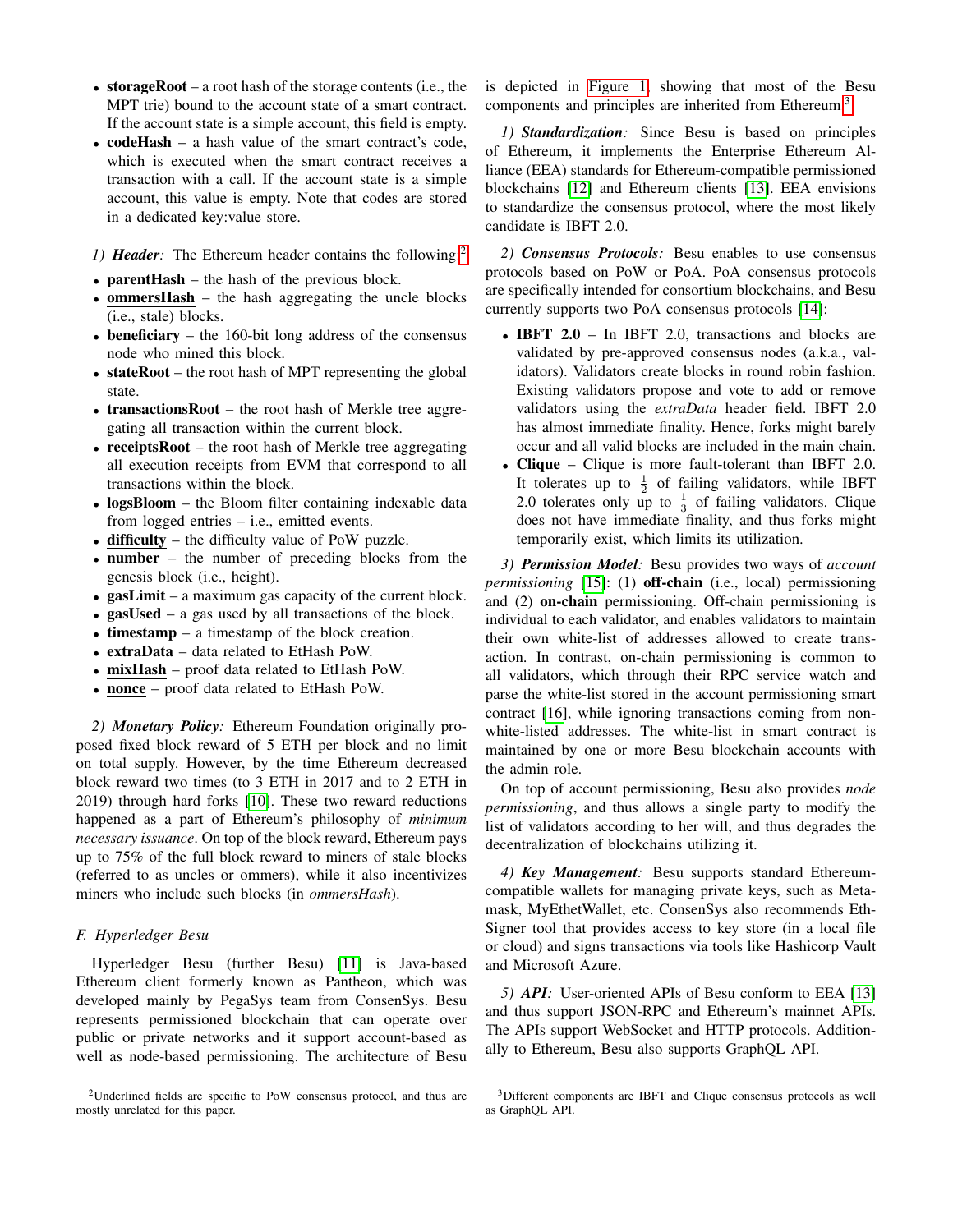

<span id="page-3-1"></span>Figure 1. Architecture of Hyperledger Besu [\[14\]](#page-8-12).

*6) Header:* To ensure compatibility with existing Ethereum development tools and wallets, Besu is using the same header structure as Ethereum. However, in the case of PoA setting (through IBFT 2.0), Besu does not utilize 4 PoW-specific header fields (i.e., underlined fields in [Section II-E1](#page-2-2) with exception of extraData). Nevertheless, these fields are part of the header data and contribute to the overall size of the blockchain.

## *G. Identity Management*

Identity management refers to binding identities of entities to their public keys. This concept is also referred to as Public Key Infrastructure (PKI), and it has a few security goals [\[17\]](#page-8-15):

- Accurate Registration: The user must be unable to register an identity that she does not own.
- Identity Retention: The user must be unable to impersonate an identity already registered.
- Censorship Resistance: The user must be able to register any identity that she owns.

Using decentralized environment of blockchains can improve confidence in security goals of identity management by enabling users to own and manage their identity-related entries. Decentralized identity is addresses in W3C standard [\[18\]](#page-8-16)

*1) Decentralized ID (DID):* Decentralized Identifiers (DIDs) [\[18\]](#page-8-16) represent a new type of universally unique identifiers whose control is decentralized since all roots of trust are contained in the blockchain and each entity might create its own root of trust (a.k.a., trusted anchor). DID employs the same hierarchical scheme for globally unique strings as URI, and it maps DID strings to DID documents containing data such as public keys, references to service endpoints associated with the entity, links to off-chain data, etc. Each DID document is stored in the blockchain and only the owner can create, manage, and prove ownership of her DID document.

*2) ERC 725v1:* is smart contract standard for managing identities of humans, groups, objects, and machines [\[19\]](#page-8-17), in which, identity is associated with several keys serving various purposes, e.g., claims by individuals, quorums of keys to act on behalf of an organization's identity, access control, and privileges within an organization, etc. ERC 725v1 focuses on access control of smart contracts in proxy fashion, while each user requires her own contract. Moreover, all the keys are stored in the expensive storage of EVM.

*3) ERC 1056:* is a DID-compliant standard for manging identities with a limited use of blockchain resources [\[20\]](#page-8-18) (i.e., storage in particular). Each identity can have unlimited number of *delegates* and *attributes* associated with it (representing DID document), while only the identifier of identity (DID) is stored in the expensive storage of EVM. Delegates and attributes of an identity are modified through emitting Ethereum events. This approach saves gas expenses imposed on EVM's storage but on the other hand requires a dedicated centralized service for processing of event stream and provisioning the most recent version of DID documents. In contrast to ERC 725v1 where each user requires her own contract, ERC 1056 serves as a single registry contract for all identities.

*4) Identity-Oriented Blockchains:* The Sovrin [\[21\]](#page-8-19) is an example providing a public permissioned blockchain that consists of consensus nodes approved by Sovrin. Another example is Hyperledger Indy [\[22\]](#page-8-20), which is project for a custom public permissioned blockchain intended for self-sovereign management of DIDs and their corresponding documents.

## III. GEN BLOCKCHAIN

<span id="page-3-0"></span>In this section, we describe components of GEN Blockchain, its consensus mechanism, and monetary policy. We build GEN Blockchain as a public permissioned blockchain based on Hyperledger Besu, and thus it is fully compliant with EEA standards. Moreover, we maintain and offer to users the identity registry smart contract that provides a white-list of addresses in GEN Blockchain that have verified identities. However, it is an optional mechanism, and we do not limit utilization of GEN Blockchain by any account permissioning mechanisms. GEN Blockchain has its own native token denoted as GEN.

## *A. Consensus Protocol*

Out of the consensus protocols provided by Besu, we opt for IBFT 2.0 since it best fits the needs of the PoA blockchain with a limited number of validators and requirements on high transactional throughput. Moreover, IBFT enables almost immediate finality, which on top of fast block creation rate (e.g., every 10s), offers almost real-time response of deployed DAPPs, so the users do not have to wait between any two dependent consecutive smart contract calls.

Due to high communication complexity of IBFT, the maximum number of validators participating in the consensus protocol is constrained to 50, and the minimum number of validators is equal to 4.

## <span id="page-3-2"></span>*B. Identity Management*

Inspired by the lightweight registry design of ERC 1056, we design a custom identity registry contract that maintains a white-list of accounts whose owners have verified identities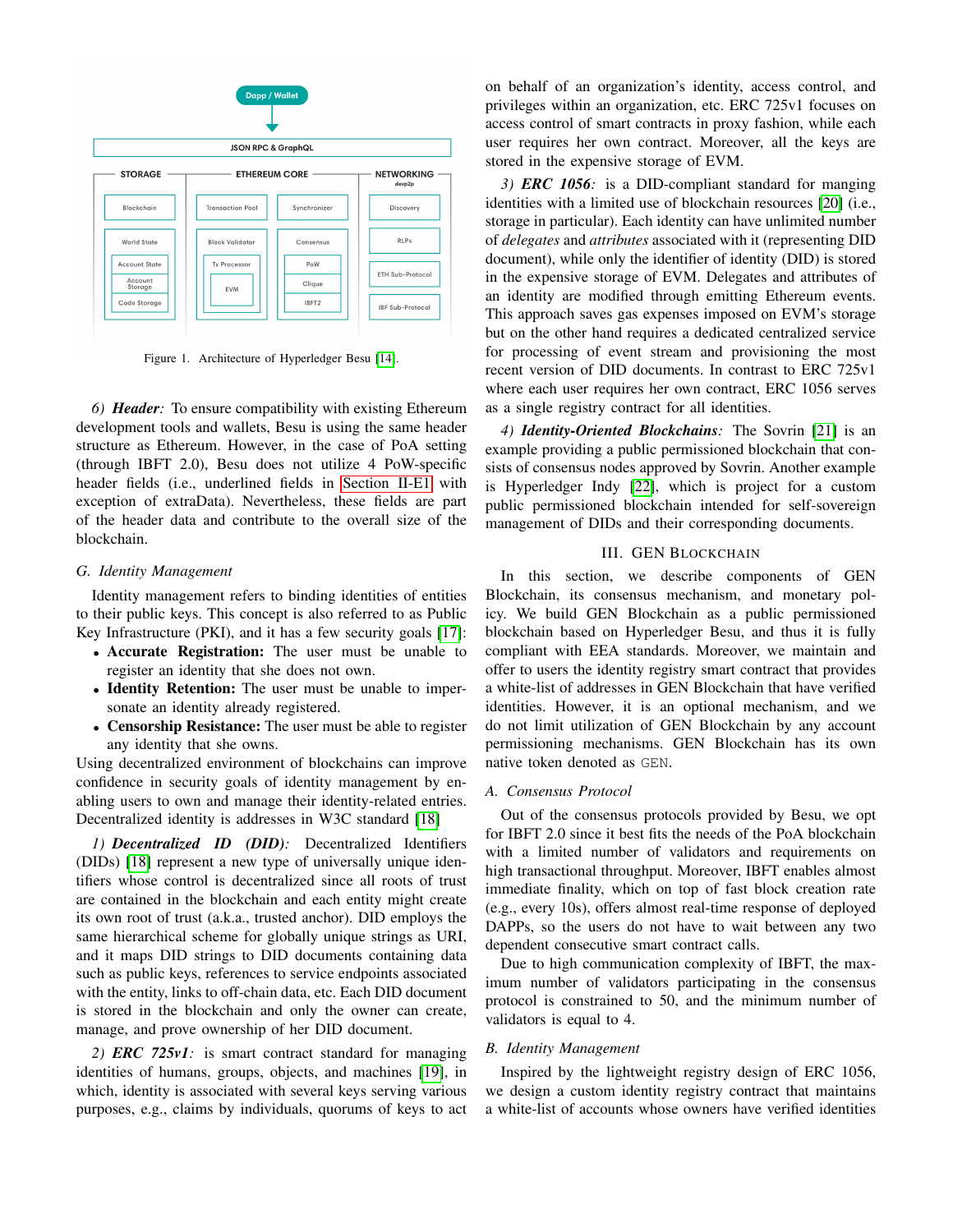by an external identity provider. The list of identity providers is managed by a group of operators requiring a majority consensus on each action through multi-sig. We note that these identity providers as well as all users with verified identities exist on a dedicated Hyperledger Indy blockchain, and thus their public DID documents can be retrieved and verified. Therefore, our solution as a whole is DID-compliant.

*1) Inserting Entries:* To insert a new entry into identity registry, we do not require any special role and thus anybody who will submit a minimal verifiable credentials (MVCs) of some user with valid signature made by a known identity provider can create such an entry. MVCs contain the DID of the user's account in GEN Blockchain (i.e., encoded as the GEN address) and indication whether the user has legitimate identity (i.e., bool flag). Note that MVCs do expose only minimal private information about the users, which is very unlikely to cause any harm.

*2) Revoking Entries:* Each identity registry entry stores its creation date, and their are subject to *implicit* expiration after selected number of years<sup>[4](#page-4-0)</sup>. After this time interval, the identities needs to be verified again. On top of implicit expiration, entries in identity registry can be revoked *explicitly* by a majority consensus of identity admins.

*3) Utilizing Registry:* To leverage the potential of our identity registry for KYC and AML purposes, users designing their smart contract can utilize an external method of our registry, which validates identity of any requested address, and thus provides access control.

## *C. Permission Model*

We apply different permission models for validators and users, and we describe them in the following:

*1) Validators:* We follow a public *permissioned model* in the case of validators, in which a new validator can be added into GEN Blockchain upon approval of more than  $\frac{2}{3}$  of existing validators. The procedure is executed on-chain, and Besu utilizes the *extraData* header field for this purpose.

*2) Users/Clients:* We follow a public *semi-permissionless* model for users, in which a new user account can be created by any existing user or validator by sending a non-zero amount of GEN to the account. Such an account can hold GEN and interact with any smart contract that do not enforce KYC by our identity registry contract [Section III-B.](#page-3-2)

## *D. Reputation of Validators*

Besu contains embedded mechanism for adding and removing validators from the consensus protocol. The corresponding data for this mechanism are part of the blockchain. To further facilitate the process of adding and removing validators and to motivate validators to act timely, a reputation system should reflect the *liveness* and *safety* as well as compliance.

<span id="page-4-0"></span><sup>4</sup>This number can be changed upon majority consensus of identity admins.

*a) Liveness:* The reputation system monitors the expected minted blocks versus truly minted valid blocks by particular validators. In similar way, we assess the reputation of validators based on availability during running of IBFT in the rounds when they are not selected as leaders. In this way, we can identify candidates for removal from GEN Blockchain and at the same time we motivate the validators to invest their resources into the quality of their network connection and availability of their hardware.

*b) Safety:* The reputation systems can also monitor invalid blocks minted by particular validators as well as minted blocks at the same height, with the intention to create the fork.

*c) Compliance:* Finally, the reputation system can reflect the compliance with agreed parameters such as minimum gas price. For example, one validator could decrease the minimum gas price and attract more client transactions, which might overall increase the obtained transaction fees. Another example from this category might assess the availability of validators within a dedicated off-chain distributed file system (DFS) if the blockchain platform assumes it. In this case, the availability proofs related to off-chain DFS can be provided and verified on-chain. The best candidate enabling provisioning of indisputable proofs of (non-)availability is Proof-of-Replication [\[23\]](#page-9-0).

In the current version of GEN Blockchain, we incorporated *liveness-based* reputation assessment and we describe its details in the following. We note that other reputation assessment approaches will be part of the governance process.

*1) Details of Current Reputation Assessment:* Besu uses block header to store some information about validators, which can be accessed through Besu's RPC methods:

- $if t_qetValidatorsByBlockNumber$  and
- $ibft\_getSignerMetrics$ .

The former returns list of validators for given block number while the latter returns metrics showing how many blocks each validator validated in a given block range.

However, raw data returned by these methods are not sufficient to quickly assess reputation of validator. Therefore, GEN Blockchain is equipped with a reputation assessment application that regularly downloads data using the mentioned RPC methods and stores them locally. For any given range of blocks the application displays:

- A timeline showing percentage of blocks created by each validator (see [Figure 2\)](#page-5-0). If a validator omits some block creation in IBFT, this chart can reveal it.
- A timeline displaying active intervals of validation for each validator (see [Figure 3\)](#page-5-1).
- A table with basic statistics the number of blocks each validator validated, should validate, and missed (see [Figure 4\)](#page-5-2).

## *E. Incentives and Monetary Policy*

GEN Blockchain allows defining *treasury* (i.e., the improvement reserve) and *operator* addresses, which are used as recipients obtaining a given percentage of block reward and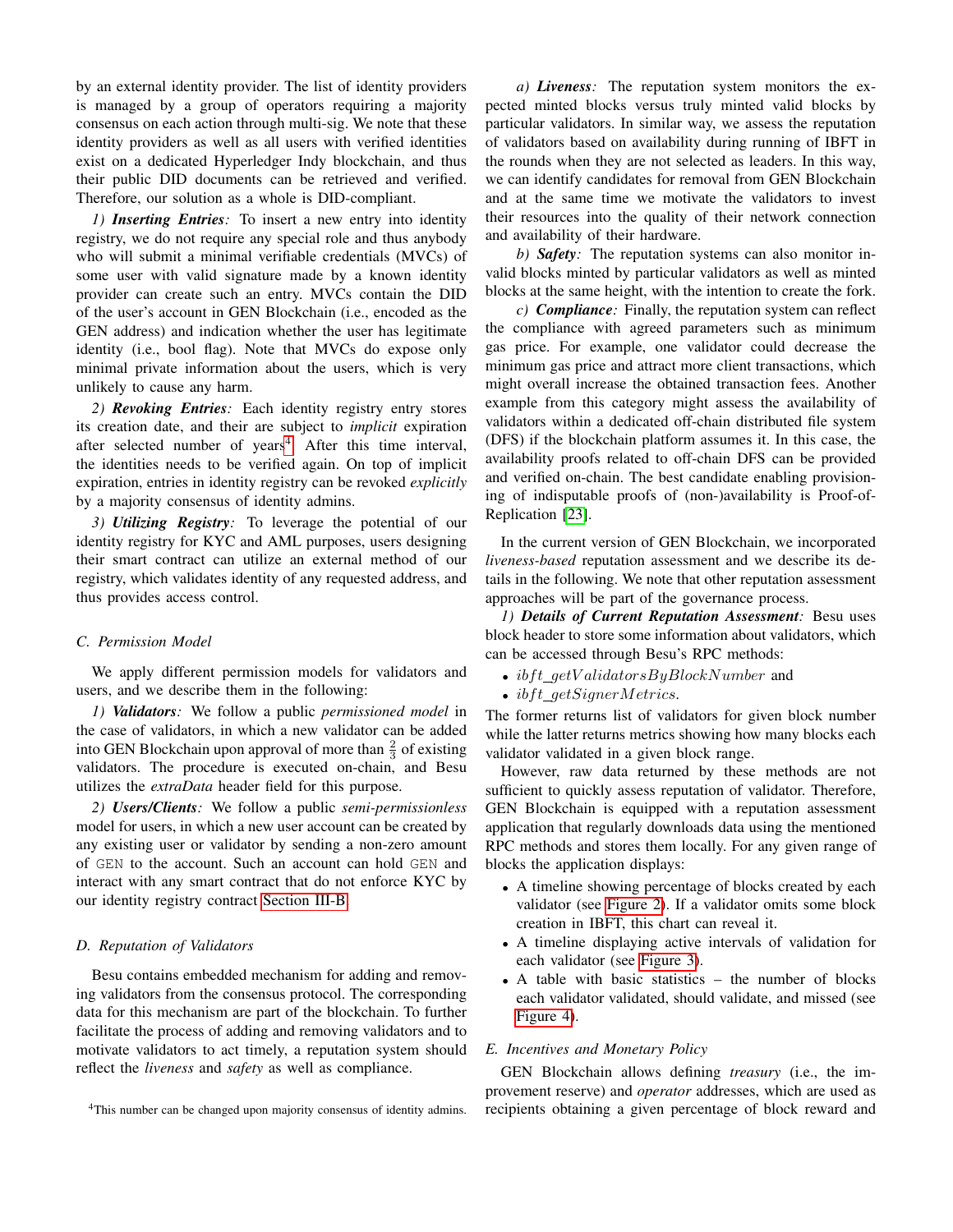#### **Blocks by Validator**

This chart shows percentage of blocks generated by each validator. Data are smoothed by exponential moving averag



<span id="page-5-0"></span>Figure 2. Reputation assessment tool – block percentages created by each validator.

#### **Validator Timeline**



<span id="page-5-1"></span>Figure 3. Reputation assessment tool – activity of validators.

# **Validators**

Information about validators.

| <b>Address</b>                               | <b>Alias</b>    | <b>Expected to Validate</b> | Validated | <b>Estimated Miss</b> | <b>Still Active</b> |  |
|----------------------------------------------|-----------------|-----------------------------|-----------|-----------------------|---------------------|--|
| 0x368f5cd05b27eebfba03908b4ed5d9b2bb490c1e   | $0x368f$ $0c1e$ | 30,920                      | 30,954    |                       |                     |  |
| 2 0x37e440fc0d38d1032e024514cb1c7235b343ec3a | $0x37e4$ $ec3a$ | 67,069                      | 65.028    | 2.092                 |                     |  |
| 3 0x71a08c12fafa07aff50bfeddbaf0bf62d2f84de9 | 0x71a04de9      | 67.069                      | 67,806    |                       |                     |  |
| 4 0x93ee6641defc7ddca4da8de6b99b481f514f7d36 | 0x93ee7d36      | 67,069                      | 67,807    | 10                    |                     |  |
| 5 0xb5401cedd4cd00fea7042f09dc02d79fab3150e4 | 0xb54050e4      | 100                         |           | 100                   | $\lambda$           |  |
| 6 0xb85fb678f03d5ccaba0be7ff9dcc1ab6db15f9e4 | 0xb85ff9e4      | 100                         | 11        | 89                    |                     |  |
| 0xdca07dd8193c8ab88e6401284302d1dae135cd5d   | 0xdca0cd5d      | 67,069                      | 67,794    | 19                    |                     |  |

Supervised by GentleBIT

<span id="page-5-2"></span>Figure 4. Reputation assessment tool – statistics.

block fees, while the validator of a block receives the rest. In the initial version of GEN Blockchain, *treasury* receives 5% of block reward and *operator* receives 10% of block fees.

Unlike other POA blockchains that use a fixed block reward, GEN Blockchain uses its own self-regulating block reward system, which adjusts block reward based on a total GEN supply distribution. We detail it in the following.

*1) Reward Self-Regulation:* On top of Besu's *epochlength* parameter, GEN Blockchain monetary system introduces additional epoch length parameter L, defining a block period after which the block reward is periodically adjusted by the network. Given a block number  $n$ , we define epoch number  $\epsilon = |n/L|.$ 

GEN Blockchain adapts the *difficulty* field of the header to

represent the block reward. We define the initial block reward  $r_0$  and initial difficulty  $d_0$  in the genesis file. The block reward  $r$  is then calculated from difficulty  $d$  as

$$
r = r_0 \cdot \frac{d_0}{d}.\tag{1}
$$

In epoch  $\epsilon = 0$ , all blocks have difficulty  $d = d_0$  so all block rewards are equal to  $r_0$ . Entering the new epoch causes a change in difficulty  $d$ , which in turn changes the reward  $r$ . The difficulty remains unchanged during the epoch. Difficulty calculation uses PID regulation [\[24\]](#page-9-1).

For a given block number, we define  $S_{total}$  as the total number of GEN minted,  $S_{val}$  as the number of GEN on all validators' addresses and circulating supply as  $S_{circ}$  =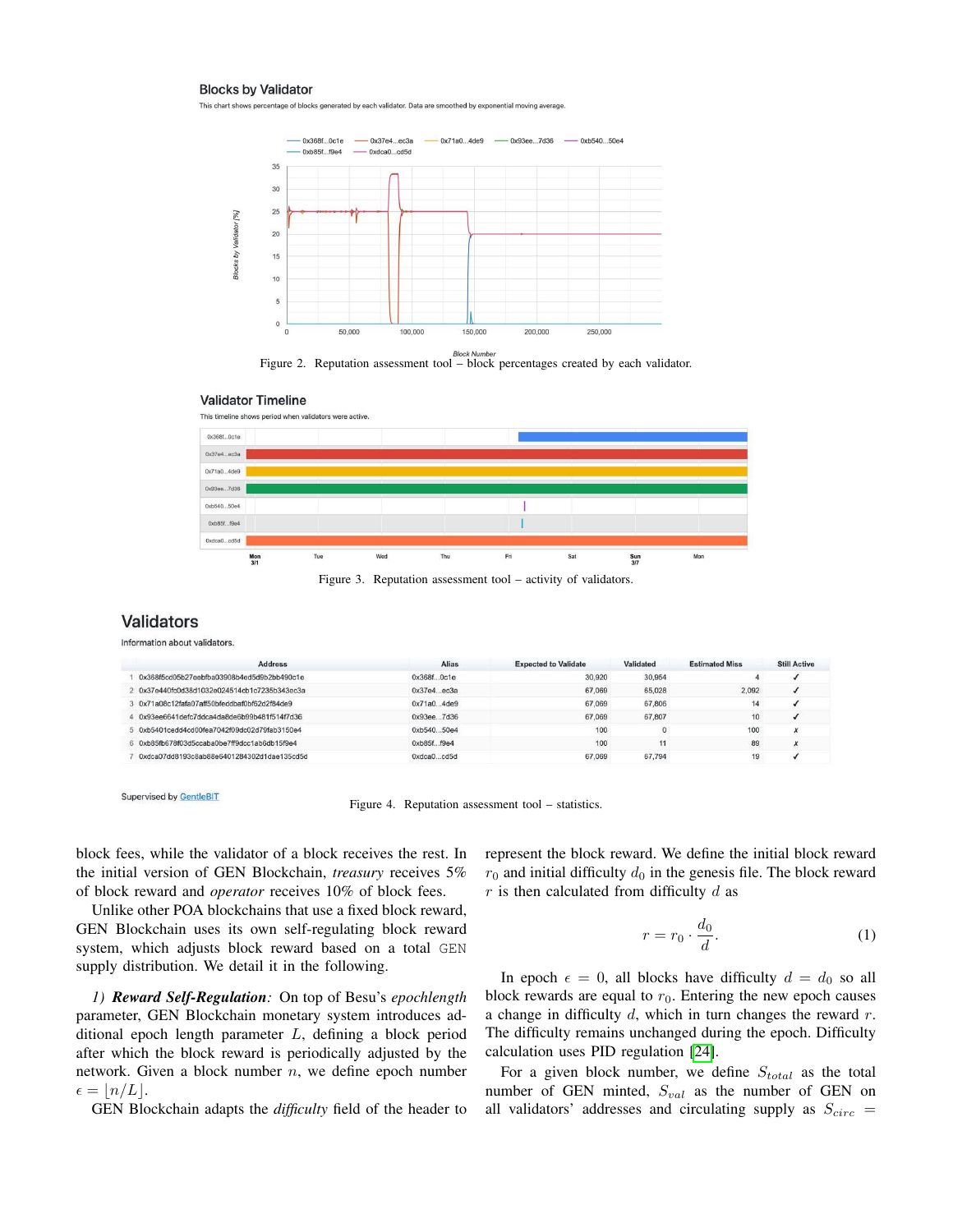$S_{total} - S_{val}$ . Therefore, the ratio

$$
\varphi = \frac{S_{total}}{S_{circ}} = 1 + \frac{S_{val}}{S_{circ}} \tag{2}
$$

represents the fraction of all GEN on validators' addresses. When  $\varphi \to 1$ , percentage of GEN held by validators is close to zero. The higher the value of  $\varphi$ , the higher percentage of GEN is held by validators.

In our model, the value of  $\varphi$  should decrease in time, as  $S_{total}$  increases. It's because we want smaller fraction of GEN to be on addresses of validators as  $S_{total}$  increases. To express this mathematically, initial ratio  $\varphi_0$ , final ratio  $\varphi_\infty < \varphi_0$  and ratio decay  $\alpha \in (0, 1)$  are introduced in the genesis file. Target ratio  $\varphi_t(\epsilon)$  is expressed by exponential decrease of  $\varphi$  from  $\varphi_0$ to  $\varphi_{\infty}$  as a function of epoch number  $\epsilon$ :

$$
\varphi_t(\epsilon) = \varphi_{\infty} + (\varphi_0 - \varphi_{\infty}) \cdot \alpha^{\epsilon}.
$$
 (3)

The aim of the PID regulation is to modify block reward  $r$ in such a way that  $\varphi$  keeps very close to  $\varphi_t$ . To express how much  $\varphi_t$  differs from  $\varphi$ , we introduce regulation factor  $\psi$ . Both  $\varphi$  and  $\varphi_t$  are rounded down to 3 decimal places before entering the following expression:

$$
\psi = \frac{\varphi - \varphi_t}{\sqrt{\max\left(\varphi_t - \varphi_\infty; 0.001\right)}}.\tag{4}
$$

To cutoff extreme values of  $\psi$ , the values of  $\psi > 1$  are saturated to 1 and values of  $\psi < -1$  are saturated to -1. For further calculations,  $\psi$  is rounded down to 3 decimal places. The value of  $\psi$  can be interpreted in the following way;

- If  $\psi > 0$ , validators hold more GEN than desired. The bigger  $\psi$  value, the bigger the difference. The block reward r should decrease in the next epoch.
- If  $\psi = 0$ , validators hold exactly the number of GEN they should hold according to our model. The block reward should not change in the next epoch.
- If  $\psi$  < 0, validators hold less GEN than desired. The lower  $\psi$  value, the higher the difference. The block reward r should be increased in the next epoch.

Values of  $\psi$  enter PID regulation to calculate the ratio of a difficulty change. Suppose that GEN Blockchain contains the last block of epoch  $\epsilon$  and is about to create the first block of epoch  $\epsilon + 1$ . Let  $\psi_{\epsilon}$  to represent a value of  $\psi$  in the last block of epoch  $\epsilon$ ,  $\psi_{\epsilon-1}$  value of  $\psi$  in the last block of epoch  $\epsilon - 1$ and so on. Then we define

$$
\Psi_{\epsilon} = \tanh\left(k_p \psi_{\epsilon} + k_i \sum_{i=0}^{P-1} \psi_{\epsilon-i} + k_d \left(\psi_{\epsilon} - \psi_{\epsilon-1}\right)\right), \quad (5)
$$

where  $k_p$ ,  $k_i$  and  $k_d$  are positive parameters of proportional, integral, and derivative part of PID regulation and  $P$  is a period over which integral part sums. All of these parameters are defined in the genesis file. The PID result is normalized by hyperbolic tangent ensuring that  $\Psi_{\epsilon} \in [-1, 1]$ . In the case of  $\psi_{\epsilon-1}$  is not defined, derivative part is omitted.

The resulting  $\Psi_{\epsilon}$  is rounded down to 3 decimal places and used for calculation of difficulty  $d_{\epsilon+1}$  for epoch  $\epsilon + 1$ .

- $d_{\epsilon+1} = d_{\epsilon}$  if  $\Psi_{\epsilon} = 0$ ,
- $d_{\epsilon+1} = d_{\epsilon} \cdot (1 + \Psi_{\epsilon})$  if  $\Psi_{\epsilon} > 0$ ,
- $d_{\epsilon+1} = d_{\epsilon}/(1 \Psi_{\epsilon})$  if  $\Psi_{\epsilon} < 0$ .

These calculations ensure that both difficulty and reward change in the range of  $[-50\%; +100\%]$  from their previous values. Next, we define additional variables in the genesis file which define the minimal and maximal value of the difficulty, which are taken into account when modifying the difficulty.

Another parameter of the genesis file is the *minimal block reward*, which determines the maximal difficulty. In addition, we introduce *minimal inflation* parameter which enforces block reward to be greater then or equal to a value guaranteeing the total supply  $S_{total}$  to increase by *minimal inflation* in 365 days. The *minimal inflation* parameter is intended for the later epochs of GEN Blockchain, while direct definition of *minimal block reward* suits the first epochs. *Minimal difficulty* determines *Maximal block reward*, and it is included in the genesis file directly.

## *F. Governance*

To reach a decision on particular problems and questions that might arise during the operation of GEN Blockchain, we specify the governance model and the topics it is dealing with.

*1) Body:* The governance body of GEN Blockchain consist of all validators and decisions are reached through smart contract voting using multi-sig. Since validators are rewarded for running the network and are accountable for their actions, they are expected to make decisions that are beneficial for the platform's long-term growth and stability.

We enable any validator to start a voting on a particular matter. The voting si currently publicly visible – everyone sees what options validators voted for. However, in some improvement proposal, we also plan to enable privacy preserving voting [\[25\]](#page-9-2), [\[26\]](#page-9-3), where the votes of validators are blinded by zero knowledge constructs.

*2) Topics:* The governance process can control the following three topics:

- technology this topic involves technological updates of the platform, approval of new tool development, parameters such as block creation rate and gas limit per block, fixing bugs through hard forks, etc.
- **economy** the monetary policy might be updated with the intention to regulate inflation rate, the size of the improvement reserve and purposes of its utilization.
- governance this category covers changes to the governance model, for example adding end-users to specific kind of voting.

*3) Improvement Reserve (Treasury):* Since technology is constantly improving, the ecosystem of GEN Blockchain needs an ability to quickly adapt on the technology changes, inventions, and breakdowns. To quickly respond on technological changes, we maintain an improvement reserve within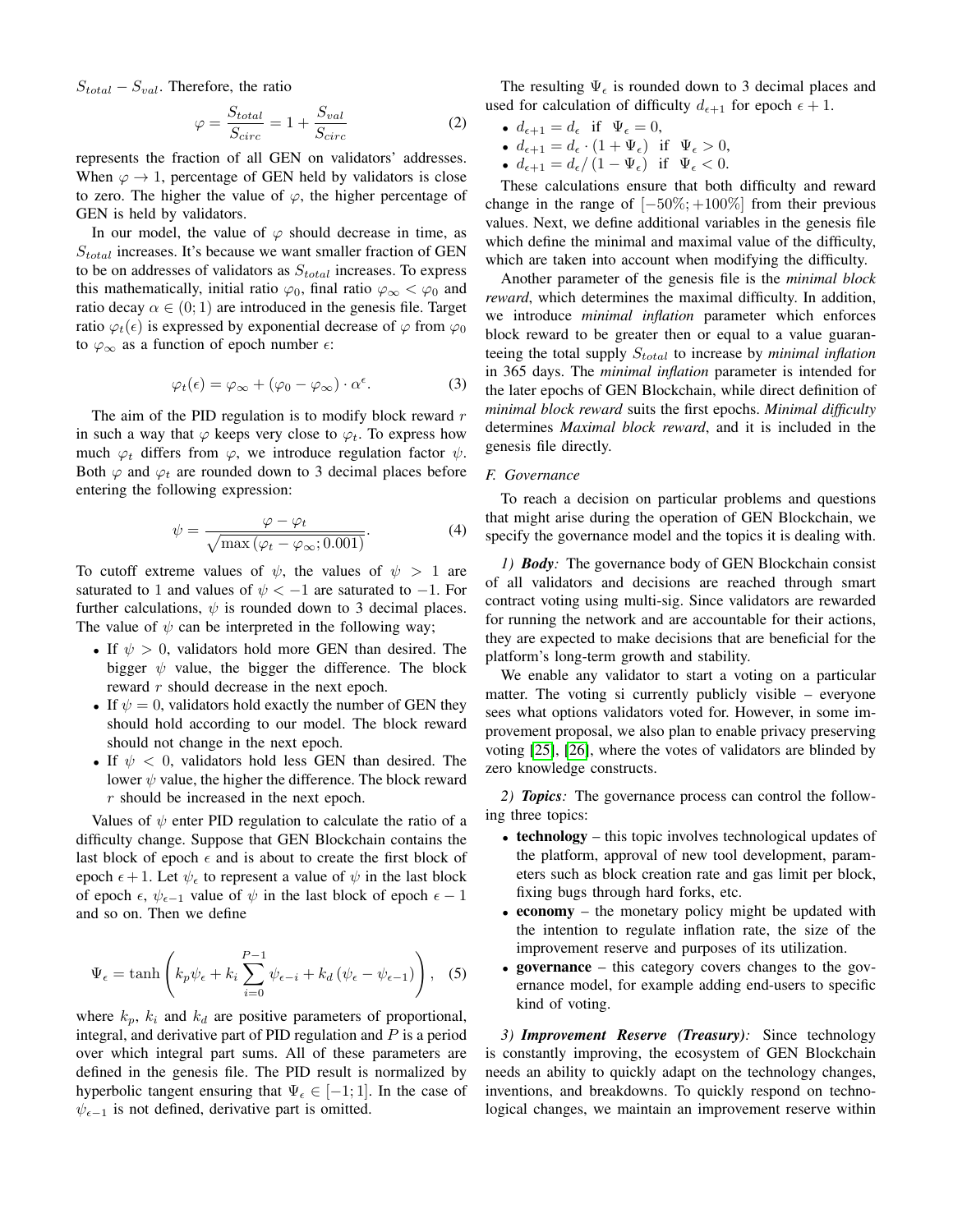a dedicated smart contract, which is funded in each block with 5% of the block reward. The balance of the contract can be transfered through majority consensus of validators, which is achieved by publicly visible multi-sig control.

Besides the reaction on technological changes, this fund is also intended for maintenance of development and useroriented tools underpinning GEN Blockchain, including blockchain explorers, reputation system, identity management, standard DAPPs, testing networks, etc.

## *G. Wallets*

All existing Ethereum wallets are compatible with GEN Blockchain since Besu conforms to EEA standards (see [Sec](#page-2-3)[tion II-F1\)](#page-2-3). The important aspect of the wallet is the possibility of pairing with a hardware wallet, such as Trezor, Ledger, KeepKey, or Evoled. One notable example of open source wallet supporting such pairing is Metamask, $<sup>5</sup>$  $<sup>5</sup>$  $<sup>5</sup>$  which comes</sup> in the form of the browser plugin.

*a) Smart Contract Wallets with 2FA:* For the higher amounts of GEN, the clients might create a smart contract wallet secured with two-factor authentication, such as *Gnosis* [\[27\]](#page-9-4) or *SmartOTPs* [\[28\]](#page-9-5).

In Gnosis, the client needs to have two private keys stored in – either two hardware wallets or one hardware wallet and one software wallet. Then, to make an operation with the wallet (i.e., transfer), the client creates and submits two transactions with the same operation but signed by different wallets.

In SmartOTPs, the client needs to posses one hardware wallet and one authenticator token (e.g. App in smart phone). To make an operation with the wallet, the client first submits a signed transaction with hardware wallet and then she submits an OTP obtained from the authenticator within the second transaction.

## *H. Recovery of Private Keys*

Standard way of key recovery for any single factor wallet is through backed up mnemonic HD seed associated with the wallet. The users should store these seeds in a secure places.

We note that SmartOTPs [\[28\]](#page-9-5) provide recovery for lost secrets (i.e., authenticator, hardware wallet, or both) through the last resort address and timeout functionality – after expiration of a timeout, any exiting user of GEN Blockchain can call a method of a smart contract, which will send the remaining balance to the last resort address.

## *I. Minimal Hardware Requirements for Validators*

Validators in GEN Blockchain must be equipped at least with the following hardware:

- 4x CPU clocked at 2.4 GHz,
- 8 GB RAM, and
- 500 GB SSD hard drive.

In the case of using AWS EC2, we recommend to use at least the *c5.xlarge* instance and *compute optimized* option.

## <span id="page-7-0"></span><sup>5</sup>https://metamask.io/

## *J. Faucet*

GEN Blockchain Faucet consists of both smart contract and web application. The smart contract Faucet allows sending of 1 GEN to a given address and is limited to one withdraw per 10 blocks per address. Due to the smart contract nature of the faucet, GEN can be distributed even without the web application.

Web application part of the Faucet is equipped with CLI that enables deployment of smart contract Faucet and its initialization with some funds. Then, Web UI of the Faucet enables to call Faucet smart contract and thus send 1 GEN to a given GEN Blockchain address.

## IV. EVALUATION

In this section, we estimate the storage consumption imposed by using GEN Blockchain in terms of requirements on storing the blockchain itself and its global state.

*1) Size of the Blockchain:* It is important to estimate the size of GEN Blockchain in time. In the following, we assume the header size of 508B. If we were to create empty blocks with block creation time of 10s, then the blockchain would grow by ~3.15MB every year (i.e.,  $\frac{3600}{10s} \times 24 \times 365$ ). Hence, the overhead for fast time to finality and a short block creation time is negligible.

If were to assume 100K simple payment transactions per day, GEN Blockchain would grow by 7.77GB every year (i.e.,  $10^5 \times |tx_p| \times 365 + 3.15MB$ , where  $|tx_p| = 203B$ ). In the case of the same number of smart contract calls assuming the average transaction size  $|tx_s| = 500B$ , the yearly grow of blockchain size would be 18.26GB (i.e.,  $10^5 \times |tx_s| \times 365 +$  $3, 15MB$ ; however, one needs to account for smart contract deployments, where the code size of a single contract might be up to 512kB.

*2) Size of the Global State:* On top of the blockchain data, each validator has to maintain the global state consisting of all account state objects aggregated by Merkle-Patricia Trie (MPT). The size of the global state depends on three items:

- the number of accounts,
- the number of nodes in MPT trie,
- the size of storages associated with the accounts (in the case of smart contracts),
- the code size of accounts (in the case of smart contracts).

We demonstrate a size of the global state for several full MPT (containing the number of simple accounts equal to powers of 16) in [Table I,](#page-8-21) where we assume that the size of each account state equal to 42B and size of a each branch node equal to 512B. Note that if we were to assume all the citizens of Czech Republic to be part of GEN Blockchain, we would end up on the sixth level of MPT, consuming up to 1.3GB of data.

The model example of the global state consisting of smart contract accounts only is showed in [Table II,](#page-8-22) where we assume the average size of smart contract code equal to 4kB and the average storage size of each contract equal to 16kB. We note that smart contract account are in general no so frequent as simple accounts. Nevertheless, if we were assume all the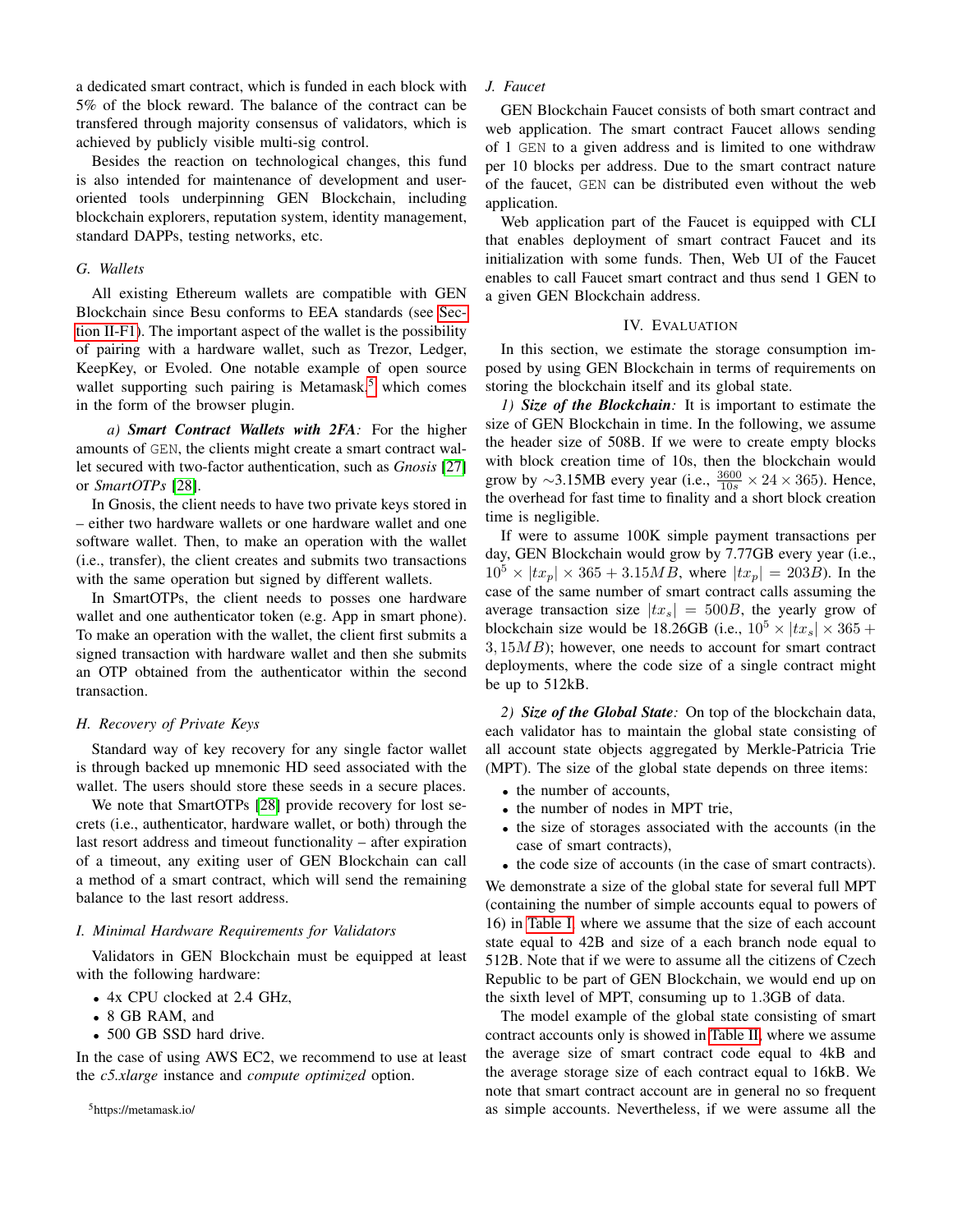| <b>MPT</b> Level        | $#$ of Simple Accounts | Size of Global State |
|-------------------------|------------------------|----------------------|
| 1                       | 16                     | $1.18$ $kB$          |
| $\mathbf{2}$            | 256                    | $19.45$ kB           |
| 3                       | 4096                   | 311.80 kB            |
| $\overline{\mathbf{4}}$ | $65.55 \times 10^3$    | 4.99 MB              |
| 5                       | $1.04\times10^{6}$     | 79.83 MB             |
| 6                       | $16.77\times10^{6}$    | $1.27$ GB            |
| 7                       | $0.26\times10^{9}$     | $20.04$ GB           |
| 8                       | $4.29 \times 10^{9}$   | 326.99 GB            |
| 9                       | $68.71\times10^{9}$    | 5.23 TB              |
| 10                      | $1.09\times10^{12}$    | 83.71 TB             |

Table I

<span id="page-8-21"></span>SPACE REQUIREMENTS ON GLOBAL STATE CONSISTING OF SIMPLE ACCOUNTS ONLY.

| <b>MPT</b> Level | $#$ of Smart Contracts | <b>Size of Global State</b> |
|------------------|------------------------|-----------------------------|
| 1                | 16                     | 18.55 kB                    |
| $\mathbf{2}$     | 256                    | 4.88 MB                     |
| 3                | 4096                   | 76.11 MB                    |
| 4                | $65.55\times10^{3}$    | $1.21$ GB                   |
| 5                | $1.04\times10^{6}$     | 19.48 GB                    |
| 6                | $16.77\times10^{6}$    | 311.79 GB                   |

Table II

<span id="page-8-22"></span>SPACE REQUIREMENTS ON GLOBAL STATE CONSISTING OF SMART CONTRACTS ONLY. WE ASSUME AVERAGE CODE SIZE OF SMART CONTRACT AND STORAGE EQUAL TO 2KB AND 16KB, RESPECTIVELY.

citizens of Czech Republic to have exactly one smart contract, then the size of the global state would be up to 320GB.

## V. DISCLAIMER

The content of this document is subject to a change in accordance to the governance model proposed, laws, regulations, and advancements of the technology and research.

## VI. CONCLUSION

In this white-paper, we described GEN Blockchain with its public permissioned model. GEN Blockchain is based on Hyperledger Besu but in contrast to its vanilla flavor, GEN Blockchain introduces a novel monetary policy model that regulates the block reward according to the current circulating supply. GEN Blockchain also contains its dedicated means for decentralized identity management, enabling any smart contract to perform KYC checks upon its discretion, and thus increase the reputation and credibility of the business or use case that it addresses. Next, we created a liveness-based reputation system for assessment of validators' performance and availability, which serves as an input for adjustments of validator set. In future work, we plan to incorporate new proposals and (mentioned) improvements as part of the governance model.

# ACKNOWLEDGMENT

We would like to thank to XIXOIO a.s. for supporting the research and development of blockchain projects in Czech Republic. In particular, we would like to thank XIXOIO a.s. for the support and funding related to the white-paper of GEN Blockchain and its design.

## **REFERENCES**

- <span id="page-8-0"></span>[1] S. Nakamoto, "Bitcoin: A peer-to-peer electronic cash system," 2008.
- <span id="page-8-1"></span>[2] Ethereum team, "A Next-Generation Smart Contract and Decentralized Application Platform," [https://github.com/ethereum/wiki/wiki/](https://github.com/ethereum/wiki/wiki/White-Paper#modified-ghost-implementation) [White-Paper#modified-ghost-implementation,](https://github.com/ethereum/wiki/wiki/White-Paper#modified-ghost-implementation) 2018.
- <span id="page-8-2"></span>[3] Hyperledger Team, "Hyperledger architecture, volume 1: Consensus," 2017. [Online]. Available: [https://www.hyperledger.org/wp-content/](https://www.hyperledger.org/wp-content/uploads/2017/08/Hyperledger_Arch_WG_Paper_1_Consensus.pdf) [uploads/2017/08/Hyperledger](https://www.hyperledger.org/wp-content/uploads/2017/08/Hyperledger_Arch_WG_Paper_1_Consensus.pdf) Arch WG Paper 1 Consensus.pdf
- <span id="page-8-3"></span>[4] I. Homoliak, S. Venugopalan, D. Reijsbergen, Q. Hum, R. Schumi, and P. Szalachowski, "The security reference architecture for blockchains: Towards a standardized model for studying vulnerabilities, threats, and defenses," IEEE Communications Surveys & Tutorials, 2020.
- <span id="page-8-4"></span>[5] Y. Sompolinsky, Y. Lewenberg, and A. Zohar, "Spectre: A fast and scalable cryptocurrency protocol." IACR Cryptol. ePrint Arch., vol. 2016, p. 1159, 2016.
- [6] Team Rocket, "Snowflake to avalanche: A novel metastable consensus protocol family for cryptocurrencies,"<br>2018. [Online]. Available: https://www.semanticscholar. https://www.semanticscholar. [org/paper/Snowflake-to-Avalanche-%3A-A-Novel-Metastable-](https://www.semanticscholar.org/paper/Snowflake-to-Avalanche-%3A-A-Novel-Metastable-Family/85ec19594046bbcfe12137c7c2e3744677129820?p2df)[Family/85ec19594046bbcfe12137c7c2e3744677129820?p2df](https://www.semanticscholar.org/paper/Snowflake-to-Avalanche-%3A-A-Novel-Metastable-Family/85ec19594046bbcfe12137c7c2e3744677129820?p2df)
- <span id="page-8-5"></span>[7] S. Popov, "The Tangle," [http://tanglereport.com/wp-content/uploads/](http://tanglereport.com/wp-content/uploads/2018/01/IOTA_Whitepaper.pdf) 2018/01/IOTA [Whitepaper.pdf,](http://tanglereport.com/wp-content/uploads/2018/01/IOTA_Whitepaper.pdf) 2016.
- <span id="page-8-6"></span>[8] Y. Sompolinsky and A. Zohar, "Accelerating bitcoin's transaction processing. fast money grows on trees, not chains." IACR Cryptology ePrint Archive, vol. 2013, no. 881, 2013.
- <span id="page-8-7"></span>[9] QuantumMechanic, "Proof of stake instead of proof of work," 2011. [Online]. Available:<https://bitcointalk.org/index.php?topic=27787.0>
- <span id="page-8-8"></span>[10] E. Foundation, "Monetary Policy," 2020. [Online]. Available: [https:](https://docs.ethhub.io/ethereum-basics/monetary-policy/) [//docs.ethhub.io/ethereum-basics/monetary-policy/](https://docs.ethhub.io/ethereum-basics/monetary-policy/)
- <span id="page-8-9"></span>[11] Hyperledger Besu, "Besu Enterprise Ethereum Client," 2021. [Online]. Available:<https://besu.hyperledger.org/en/stable/>
- <span id="page-8-10"></span>[12] R. Coote, G. Polzer, and G. Noble, "Enterprise Ethereum Alliance Permissioned Blockchains Specification v2," 2020. [Online]. Available: [https://entethalliance.org/wp-content/uploads/2020/11/EEA](https://entethalliance.org/wp-content/uploads/2020/11/EEA_Enterprise_Ethereum_Permissioned_Blockchains_Specification_v2.pdf) Enterprise\_Ethereum\_[Permissioned](https://entethalliance.org/wp-content/uploads/2020/11/EEA_Enterprise_Ethereum_Permissioned_Blockchains_Specification_v2.pdf)\_Blockchains\_Specification\_v2.pdf
- <span id="page-8-11"></span>[13] C. Nevile, G. Polzer, R. Coote, G. Noble, D. Burnett, and D. Hyland-Wood, "Enterprise Ethereum Alliance Client Specification v6," 2020. [Online]. Available: [https://entethalliance.org/wp-content/uploads/2020/](https://entethalliance.org/wp-content/uploads/2020/11/EEA_Enterprise_Ethereum_Client_Specification_v6.pdf) 11/EEA Enterprise Ethereum Client [Specification](https://entethalliance.org/wp-content/uploads/2020/11/EEA_Enterprise_Ethereum_Client_Specification_v6.pdf) v6.pdf
- <span id="page-8-12"></span>[14] R. Dawson and M. Baxter, "Announcing Hyperledger Besu," 2017. [Online]. Available: [https://www.hyperledger.org/blog/2019/08/](https://www.hyperledger.org/blog/2019/08/29/announcing-hyperledger-besu) [29/announcing-hyperledger-besu](https://www.hyperledger.org/blog/2019/08/29/announcing-hyperledger-besu)<br>[15] H. Besu, "Permissioning
- <span id="page-8-13"></span>Besu, "Permissioning," 2020. [Online]. Available: [https://besu.hyperledger.org/en/stable/Concepts/Permissioning/](https://besu.hyperledger.org/en/stable/Concepts/Permissioning/Permissioning-Overview/) [Permissioning-Overview/](https://besu.hyperledger.org/en/stable/Concepts/Permissioning/Permissioning-Overview/)
- <span id="page-8-14"></span>[16] ConsenSys, "Permissioning Smart Contracts."
- <span id="page-8-15"></span>[17] C. Fromknecht, D. Velicanu, and S. Yakoubov, "A decentralized public key infrastructure with identity retention." IACR Cryptology ePrint Archive, vol. 2014, p. 803, 2014.
- <span id="page-8-16"></span>[18] W3C community, "Decentralized Identifiers (DIDs)," 2019. [Online]. Available:<https://w3c-ccg.github.io/did-spec/>
- <span id="page-8-17"></span>[19] F. Vogelsteller and T. Yasaka, "ERC-725 Ethereum Identity Standard," 2017. [Online]. Available: [https://github.com/ethereum/EIPs/](https://github.com/ethereum/EIPs/blob/ede8c26a77eb1ac8fa2d01d8743a8cf259d8d45b/EIPS/eip-725.md) [blob/ede8c26a77eb1ac8fa2d01d8743a8cf259d8d45b/EIPS/eip-725.md](https://github.com/ethereum/EIPs/blob/ede8c26a77eb1ac8fa2d01d8743a8cf259d8d45b/EIPS/eip-725.md)
- <span id="page-8-18"></span>[20] P. Braendgaard and J. Torstensson, "ERC1056: Lightweight Identity," 2018. [Online]. Available:<https://github.com/ethereum/EIPs/issues/1056>
- <span id="page-8-19"></span>[21] A. Tobin and D. Reed, "The inevitable rise of self-sovereign identity," 2016. [Online]. Available: [https://sovrin.org/wp-content/uploads/2018/](https://sovrin.org/wp-content/uploads/2018/03/The-Inevitable-Rise-of-Self-Sovereign-Identity.pdf) [03/The-Inevitable-Rise-of-Self-Sovereign-Identity.pdf](https://sovrin.org/wp-content/uploads/2018/03/The-Inevitable-Rise-of-Self-Sovereign-Identity.pdf)<br>Hyperledger Indy. "Introduction to Hype
- <span id="page-8-20"></span>[22] Hyperledger Indy, "Introduction to Hyperledger Indy," 2019. [Online]. Available: [https://github.com/hyperledger](https://github.com/hyperledger-archives/education/blob/master/LFS171x/docs/introduction-to-hyperledger-indy.md#internet-identity-with-hyperledger-indy)[archives/education/blob/master/LFS171x/docs/introduction-to](https://github.com/hyperledger-archives/education/blob/master/LFS171x/docs/introduction-to-hyperledger-indy.md#internet-identity-with-hyperledger-indy)[hyperledger-indy.md#internet-identity-with-hyperledger-indy](https://github.com/hyperledger-archives/education/blob/master/LFS171x/docs/introduction-to-hyperledger-indy.md#internet-identity-with-hyperledger-indy)